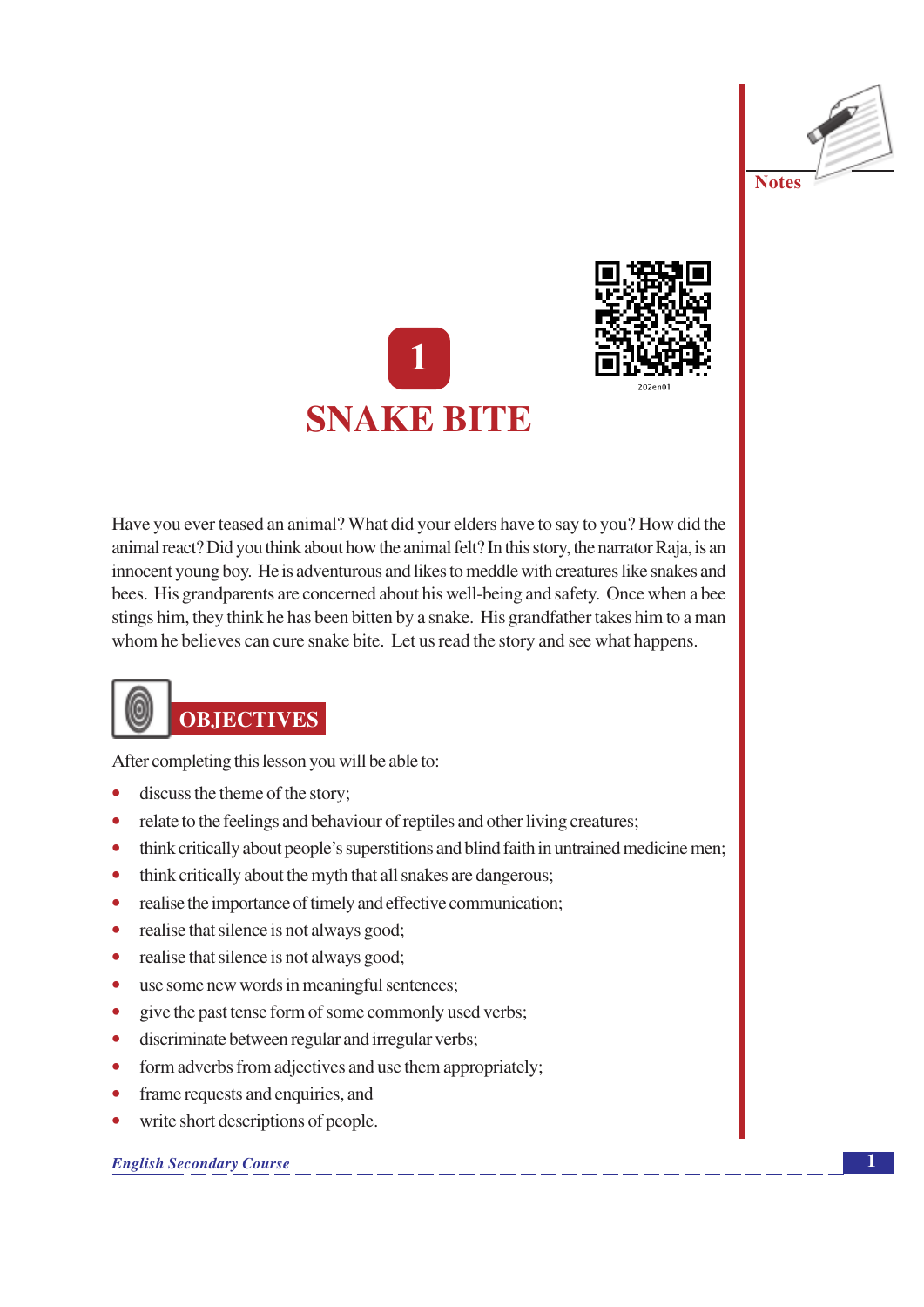

## LET US READ THE TEXT

One day I saw a small snake in the compound. It was crawling along slowly but when it saw me, it moved away quickly and hid itself in a coconut shell. I quietly went near and closed the mouth of the coconut shell with a stone. Then I took the shell and ran to Grandmother.

"Look, Grandma," I cried, "I have caught a snake."

"Snake?" asked Grandmother in alarm. She was shocked. She cried for help. Grandfather came running. When he learnt that I had a snake in the shell, he snatched the shell and threw it away.

The snake crawled away and disappeared behind some bushes. Grandfather warned me never to go near a snake, because snakes were very dangerous.

Later in the evening, I tried to catch a bee and it stung me on my finger. I felt a sharp pain. I ran to grandmother and told her that I had been bitten and wanted her to do something to stop the pain. Grandmother thought that I had been bitten by a snake. She called out to Grandfather, "Come and see what has happened to Raja."

Grandfather came at once. He looked at my finger and there was a blue mark. Without a word he took me in his arms and started running. He ran across the garden and through the paddy fields. He ran and ran and did not stop until he reached a small house quite some distance away from our home. Then he shouted for the man who lived there.

An old grey haired man came out of the house. He knew the cure for snake bite. Grandfather asked him to cure me. The old man took me inside. He looked at my finger and then asked me to sit down and not to move. I sat on Grandfather's lap. The old man then took some water in a small brass vessel, sat in front of us and started reciting some *mantras*.

I wanted to tell him that it was a bee and not a snake that had bitten me. But Grandfather held me tight and did not allow me to talk. Grandmother too had arrived by then and some other people with her. They looked sad and silently watched me.

By this time the pain in my finger had stopped. But still I had to sit there and get cured of 'snake bite.'

After a few minutes, the old man got up, washed my finger and gave me some water to drink. He asked me to keep quiet for some more time. Then he turned to Grandfather and said, "Thank God, you brought Raja in time. He is out of danger now. It was indeed a poisonous snake that bit him."

Grandfather, Grandmother and all others thanked the old man for the magic cure. On returning home, Grandfather sent him gifts.

> - Shankar 'Life with Grandfather' (a story from the collection)

> > **English Secondary Course**

crawling: moving slowly pulling the body along the ground

in alarm: in anxiety, (here) in fear

shell: hard outer covering of coconut or nuts

learnt: gained knowledge (here) was told

cure: treatment

recite: say something  $_{\rm along}$ 

vessel: a container to hold liquid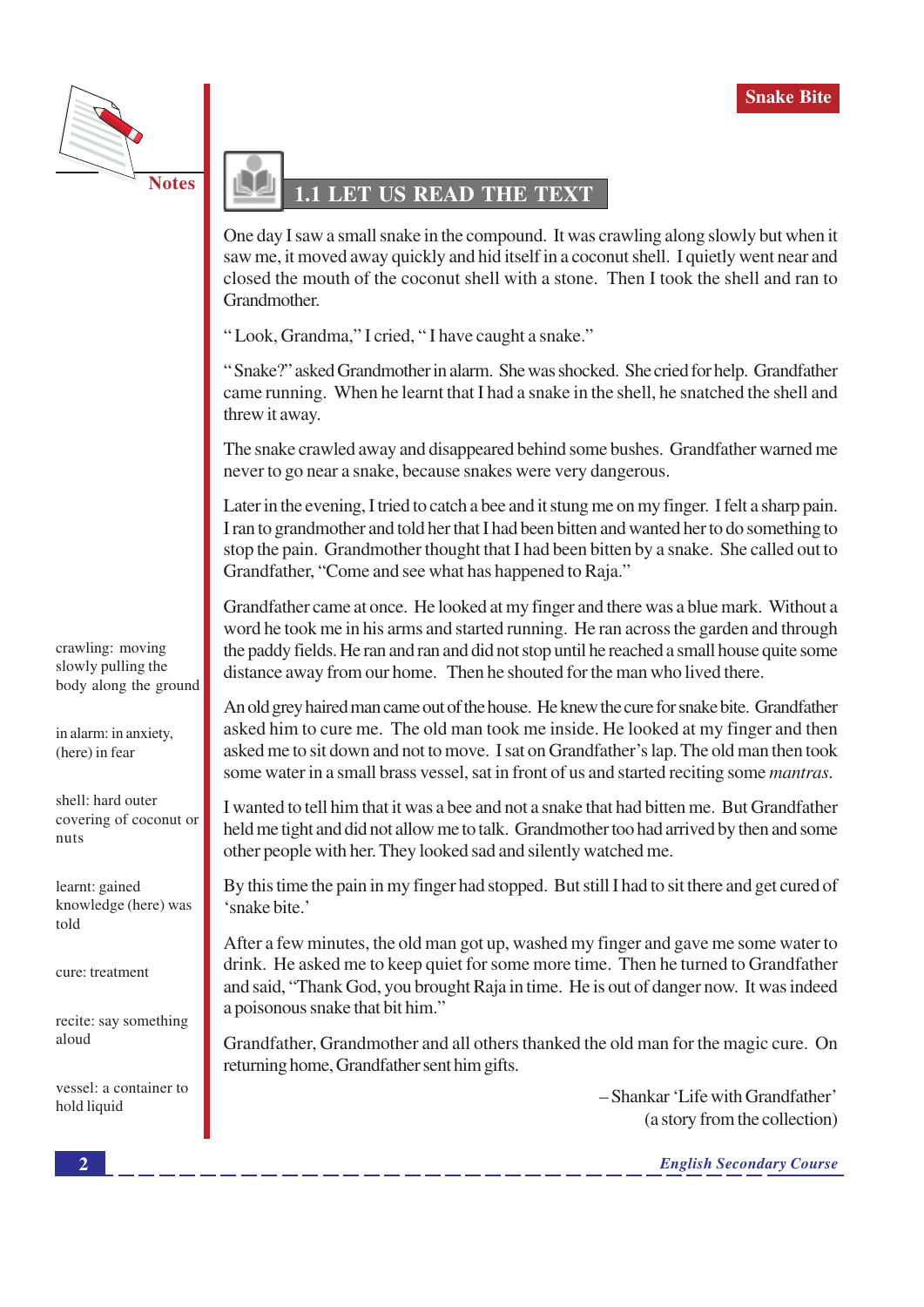### 1.2 LET US UNDERSTAND THE TEXT

#### **1.2.1 PART 1**

One day I saw ..................... were very dangerous.

Have you ever seen snakes in your neighbourhood? One day Raja sees a snake in his compound. He carries it home in a coconut shell. His grandmother is shocked to know that there is a snake inside the shell. His grandfather throws the shell away and tells Raja that creatures like snakes are dangerous. His grandparents worry about his safety. His grandfather tells him never to go near a snake again.

## **INTEXT QUESTIONS 1.1**

- I. Answer the following questions.
	- 1. Why do you think the snake hid itself?
	- 2. What did Raja do when he saw the snake going into the coconut shell?
	- 3. Why was Grandmother shocked? How did she react?
	- 4. Imagine you are Raja's grandfather. Raja brings home a snake. How do you think you would react?
- II. Say whether the following statements are true or false:
	- 1. The snake hid under a stone.
	- 2. Raja was very excited to see the snake.
	- 3. Raja's grandparents were very worried to see the coconut shell with the snake in  $it.$
	- 4. The coconut shell broke and the snake crawled away.

# LET US LEARN NEW WORDS 1.1

- I. Find words from the passage which mean the opposite of the following words.
	- $1.$ far
	- 2. opened
	- 3. appeared
	- 4. always

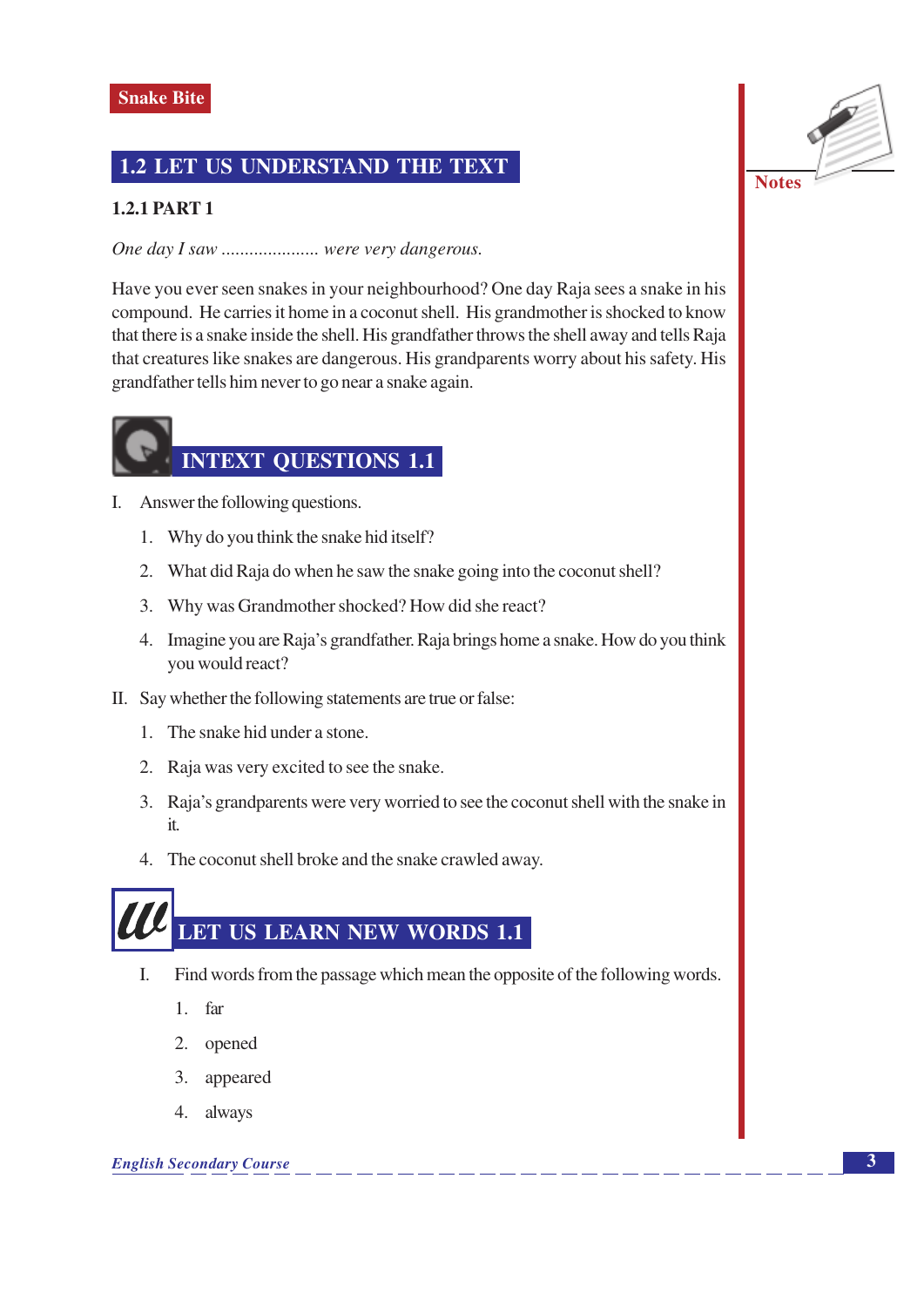

Π. Match the words in Column A with their opposites in Column B

came

harmless

| <b>ColumnA</b> |         | <b>Column B</b> |
|----------------|---------|-----------------|
| 1. quietly     | а.      | came            |
| 2. slowly      | $h_{-}$ | harm            |

- 3. went noisily  $\mathbf{C}$ .
- 4. dangerous  $d.$ quickly

### **DO YOU KNOW**

- There are about 2000 species of snakes in the world.
- All snakes are not poisonous.
- In India there are 270 species of which only 70 are poisonous.
- Some Indian species are the cobra, the krait, the Flower snake, the rat snake, the python, and the Russell's viper.
- Snakes have good vision.  $\bullet$
- All snakes are colour blind.
- Snakes have different habitats; some snakes live in holes, others in warm seas,  $\bullet$ semi deserts, swamps, and trees.
- The biggest snake in the world is the Anaconda, found in the jungles of South  $\bullet$ America; it can grow to the size of a full grown man.
- The smallest snake can be just ten centimetres long.

## LET US TALK 1.1

#### **Making requests**

Practice the following dialogues with a friend.

 $A$ :

You: Could you open this bottle for me please? Friend: Sure.. You: Thank you.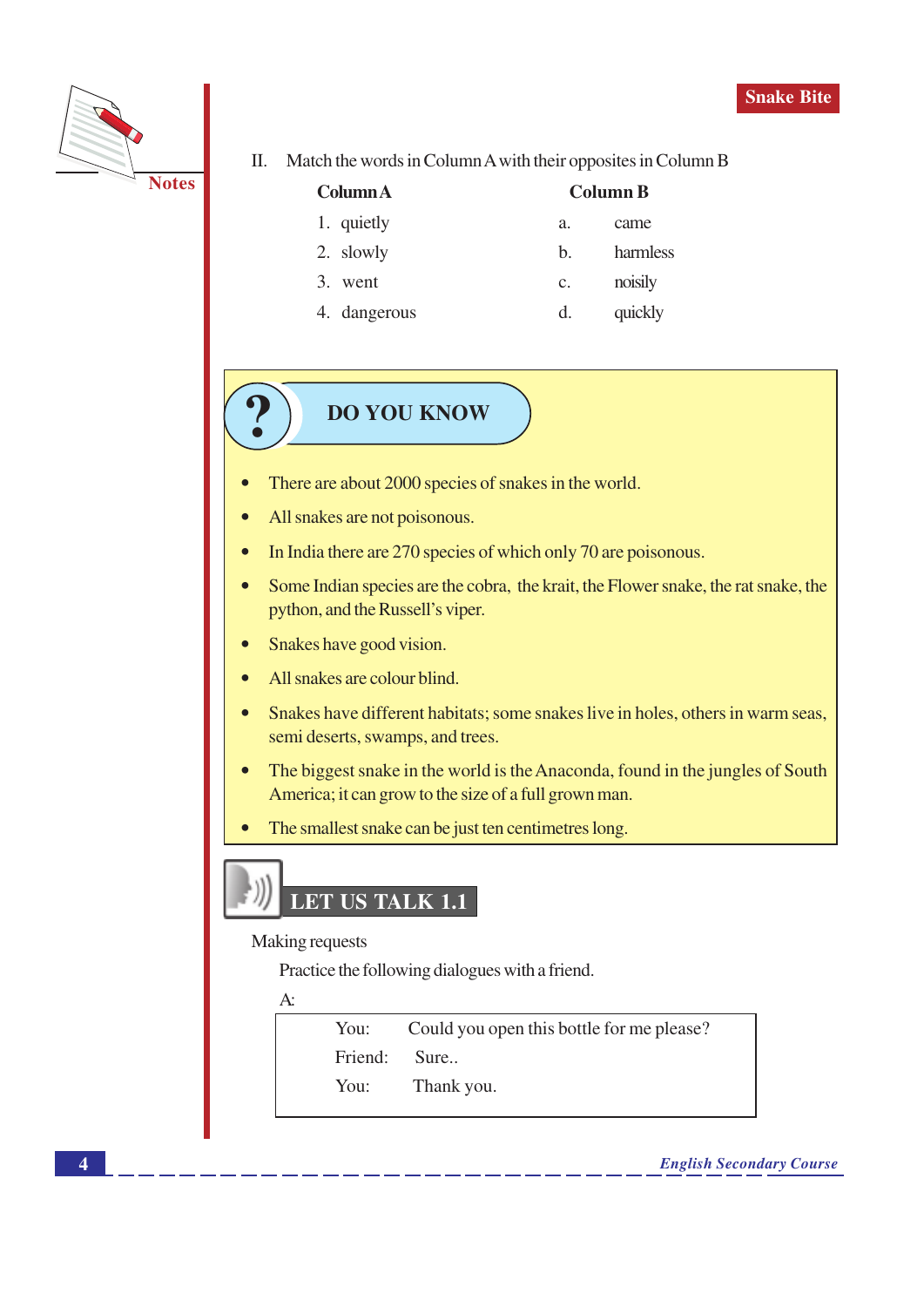

**B.** 

| Friend: | Do you have a spare pencil?                      |
|---------|--------------------------------------------------|
| You:    | Yes, I do.                                       |
| Friend: | May I borrow it? I have forgotten to bring mine. |
| You:    | Of course. Here you are.                         |
| Friend: | Thank you.                                       |

When you ask someone to do something for you, or ask for permission to do something, it is important to sound polite. Here are some ways in which you can do this.

#### Requesting someone to do something for you:

"Could you shut the door for me, please?"

"Would you mind passing the paper, please?"

"Can you suggest a movie I could watch over the weekend?"

#### Asking someone for permission to do something:

"Can I use your computer, please?"

"Could you lend me some money?"

"Do you mind if I turn on the fan?"

#### **Exercise**

Now use the examples given above to make simple requests. Ask your friend for some help in doing something, ask for directions to go somewhere, or ask for a dictionary.

#### **1.2.2 PART 2**

#### Later in the evening ...................... lived there.

Do you like playing with animals? Did you or anyone you know ever get scratched by a cat or bitten by a dog while playing? How did your parents react to this? Raja is curious about creatures like snakes and bees. In the evening when he tries to catch a bee he gets stung. He runs for help to his grandmother and shows her the sting, she immediately thinks that it is a snake bite. His grandfather looks at the bite and thinks exactly the same thing. He picks him up and runs to the house of a man who he believes can help them. Raja does not get a chance to tell any one that he has been bitten by a bee and not a snake. Sometimes people misunderstand and react to situations without listening or asking questions. Has this ever happened to you?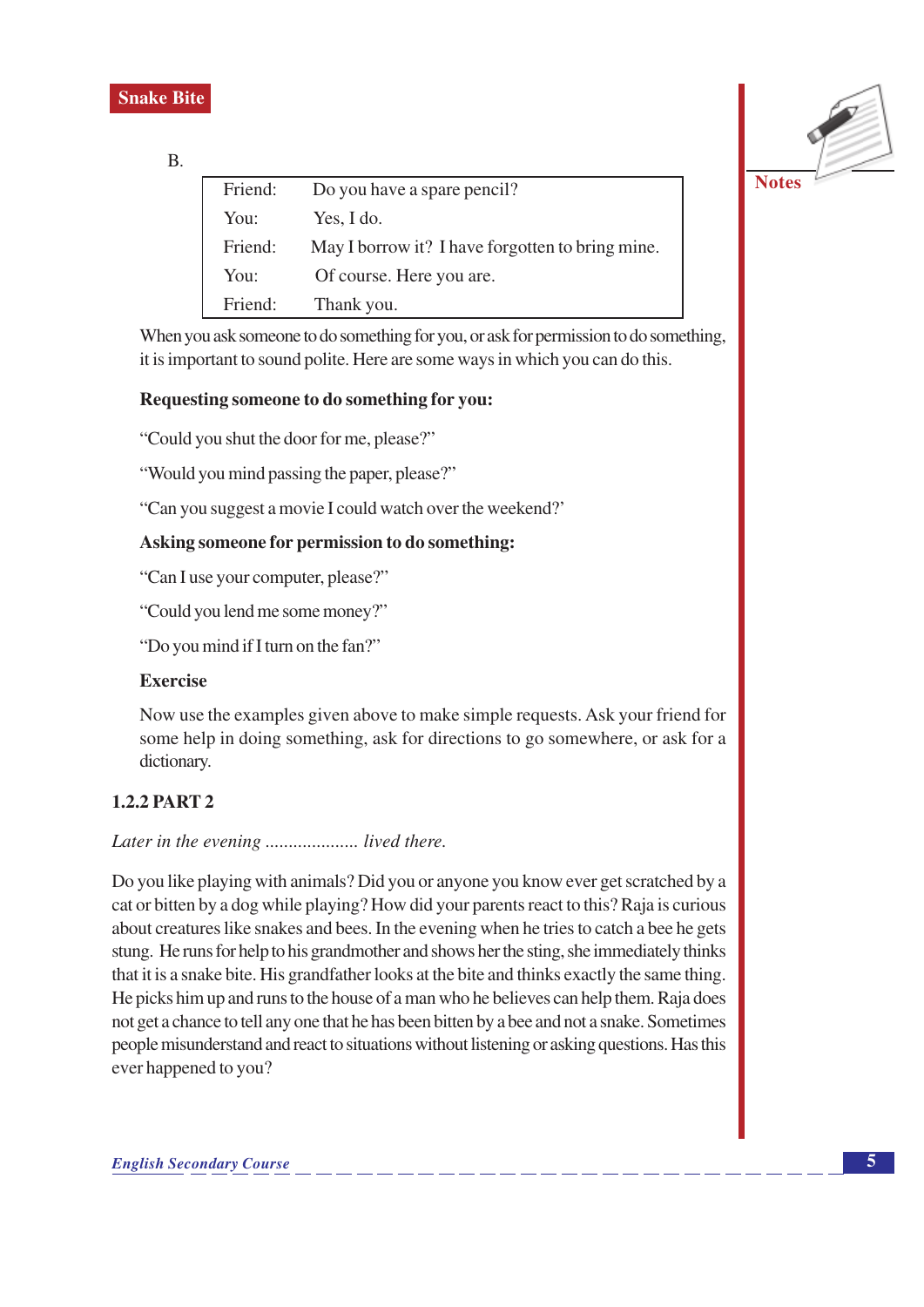

### **INTEXT OUESTIONS 1.2**

- Answer the following questions:
	- 1. Why did the bee sting Raja?
	- Why did Raja go to his grandmother?  $\overline{2}$ .
	- 3. What did his grandmother think? Why did she think so?
	- 4. What do you think his grandmother should have done when Raja came to her after being stung by a bee?
	- 5. What would have happened if Raja had been bitten by a snake, but his grandmother believed that he was bitten by a bee? Explain in about 30-40 words.
- II. Say whether the following statements are true or false:
	- 1. Raja's grandfather got very worried to see the blue mark on Raja's finger.
	- 2. Raja had to run through the paddy fields with his grandfather.
	- 3. Raja and his grandfather ran to catch the bee.
	- 4. Raja's grandfather had to run a long distance carrying Raja in his arms.
	- 5. Raja's grandfather shouted because he was angry.

## LET US LEARN NEW WORDS 1.2

 $\overline{I}$ . Find words/phrases in the story which are close in meaning to the following words:

stain

far

ache

- $\Pi$ . Fill in the blanks in the following sentences using suitable words from the story.
	- She is wearing a diamond ring on her index \_\_\_\_\_\_.  $1.$
	- 2. I have \_\_\_\_\_ in my legs because I am tired.
	- 3. I grow colourful flowers in my \_\_\_\_\_\_.
	- 4. Farmers plough their with tractors.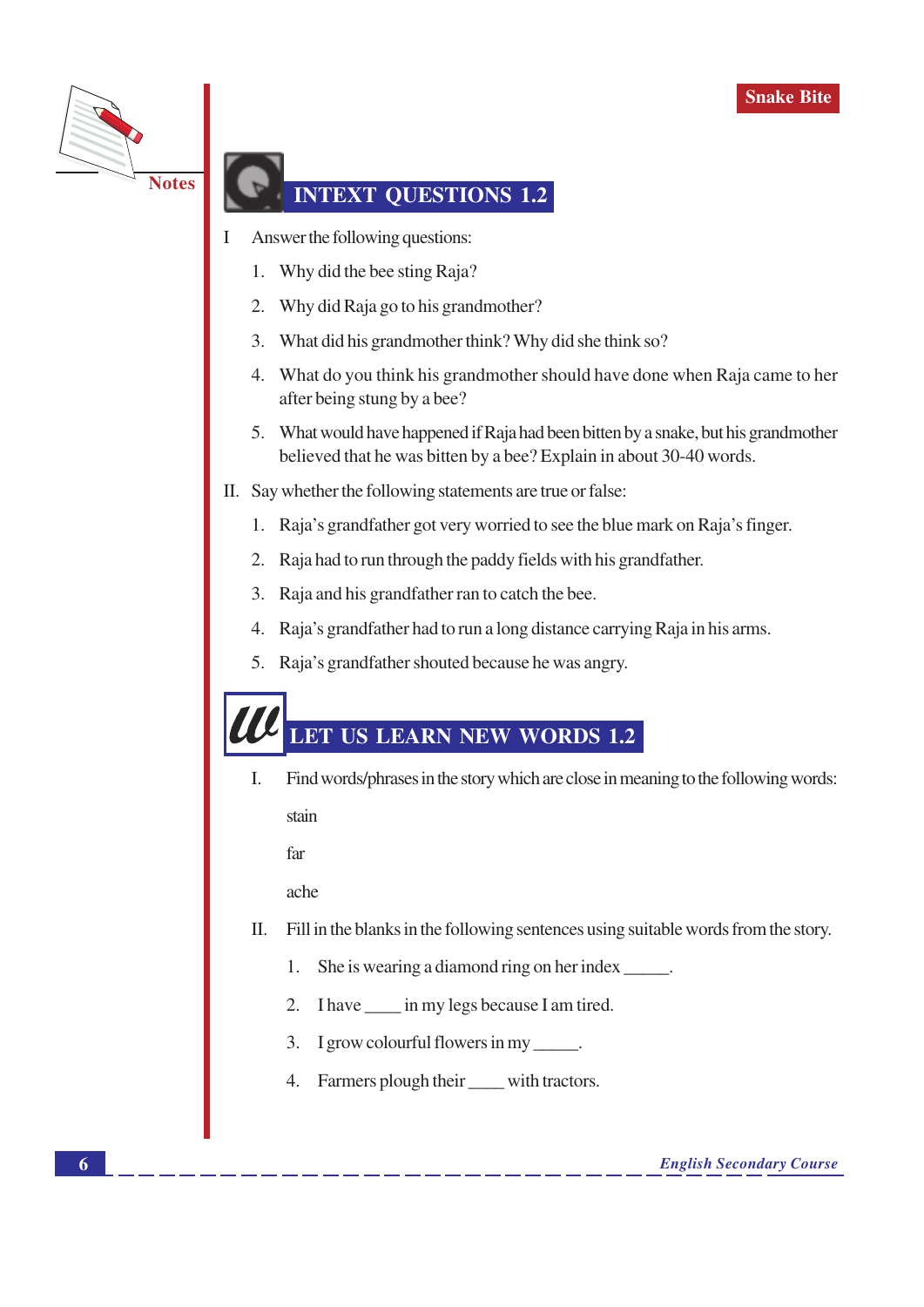- III. Read the following sentences.
	- 1. Snakes hiss.
	- $\overline{2}$ . Bees buzz.
	- 3. Cats mew.
	- 4. Parrots talk.

The underlined words denote the sounds made by the creatures mentioned in the above sentences.

Now match the names of the animals in Column A with their sounds in Column B.

|    | <b>ColumnA</b> |                 | <b>Column B</b> |  |  |
|----|----------------|-----------------|-----------------|--|--|
| 1. | lions          | a.              | bray            |  |  |
| 2. | elephants      | b.              | chatter         |  |  |
| 3. | donkeys        | $\mathcal{C}$ . | growl           |  |  |
| 4. | monkeys        | d.              | trumpet         |  |  |
| 5. | cows           | e.              | roar            |  |  |
| 6. | bears          | f.              | low             |  |  |

## **DO YOU KNOW**

- Bees live in colonies or hives of 50,000 bees on an average.  $\bullet$
- Bees have an inborn ability to communicate.  $\bullet$
- Bees' language is a language of smells and dancing.  $\bullet$
- Bees sting only in self defence.  $\bullet$
- After stinging, a bee dies instantly.  $\bullet$
- A bee sting is painful.  $\bullet$
- When stung by a bee one should remove the stinger as quickly as possible.  $\bullet$
- The use of an ice pack reduces the swelling and the pain of a bee sting.  $\bullet$

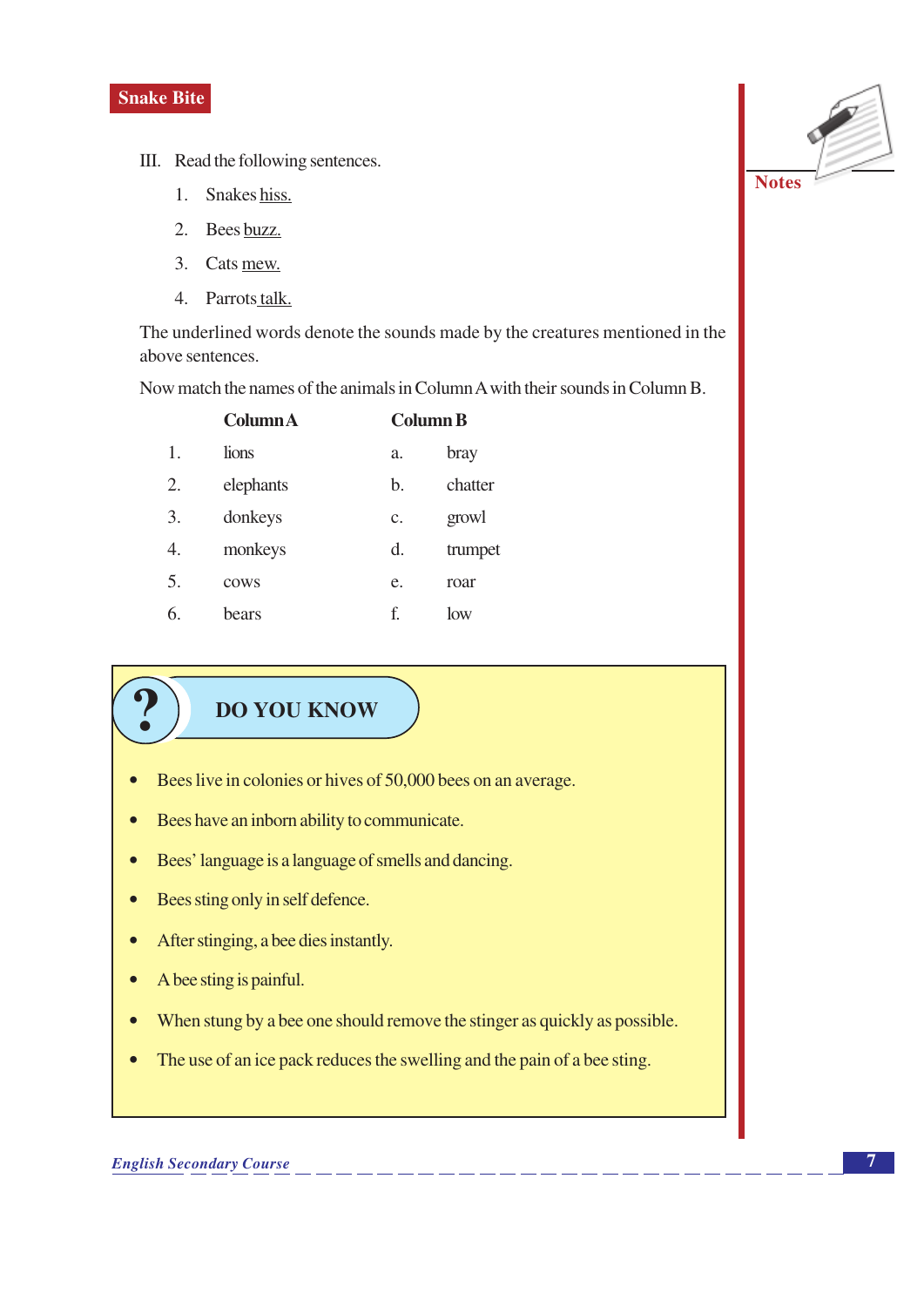



Complete the following crossword with the help of the given clues. All the words are from the story. One has been done for you.

|               | 2 <sub>c</sub><br>د | N                  | A | K | E |           |
|---------------|---------------------|--------------------|---|---|---|-----------|
|               |                     |                    |   |   |   |           |
| $\mathcal{L}$ |                     |                    |   |   |   |           |
|               |                     |                    |   |   |   | $\rm ^4F$ |
|               | E                   |                    |   |   |   |           |
|               |                     | $\overline{B}$     |   |   |   |           |
|               |                     |                    |   |   |   |           |
|               | $^{5}P$             |                    |   |   |   |           |
|               |                     |                    |   |   |   |           |
|               |                     | $\mathbf{C}$<br>ĸ٦ |   |   |   |           |

#### **ACROSS:**

- Children learn to move like this on four limbs before they can walk. (5 letters)  $\mathbf{1}$ .
- $2.$ A reptile (5 letters)
- $3.$ The boy got malaria because he was by mosquitoes. (past participle of the verb 'to bite' - 6 letters)
- 5.

#### **DOWN:**

- A fruit with a hard covering (7 letters) 1.
- $\overline{2}$ . A reptile (5 letters)
- $\mathcal{L}$ A metal (5 letters)
- $\overline{4}$ A part of the body (6 letters)

#### **1.2.3 PART 3**

#### An old gray haired man................Grandfather sent him gifts.

When you fall ill or get hurt you usually go to a doctor if you live in a city or town. But in most villages doctors are not easily available. So villagers usually go to the village medicine man for help. This is what happens with Raja too. Raja's grandparents think that the bee sting on his finger is a snake bite. His grandfather picks him up and runs across the fields to the house of a medicine man. The medicine man convinces them that Raja's life is in danger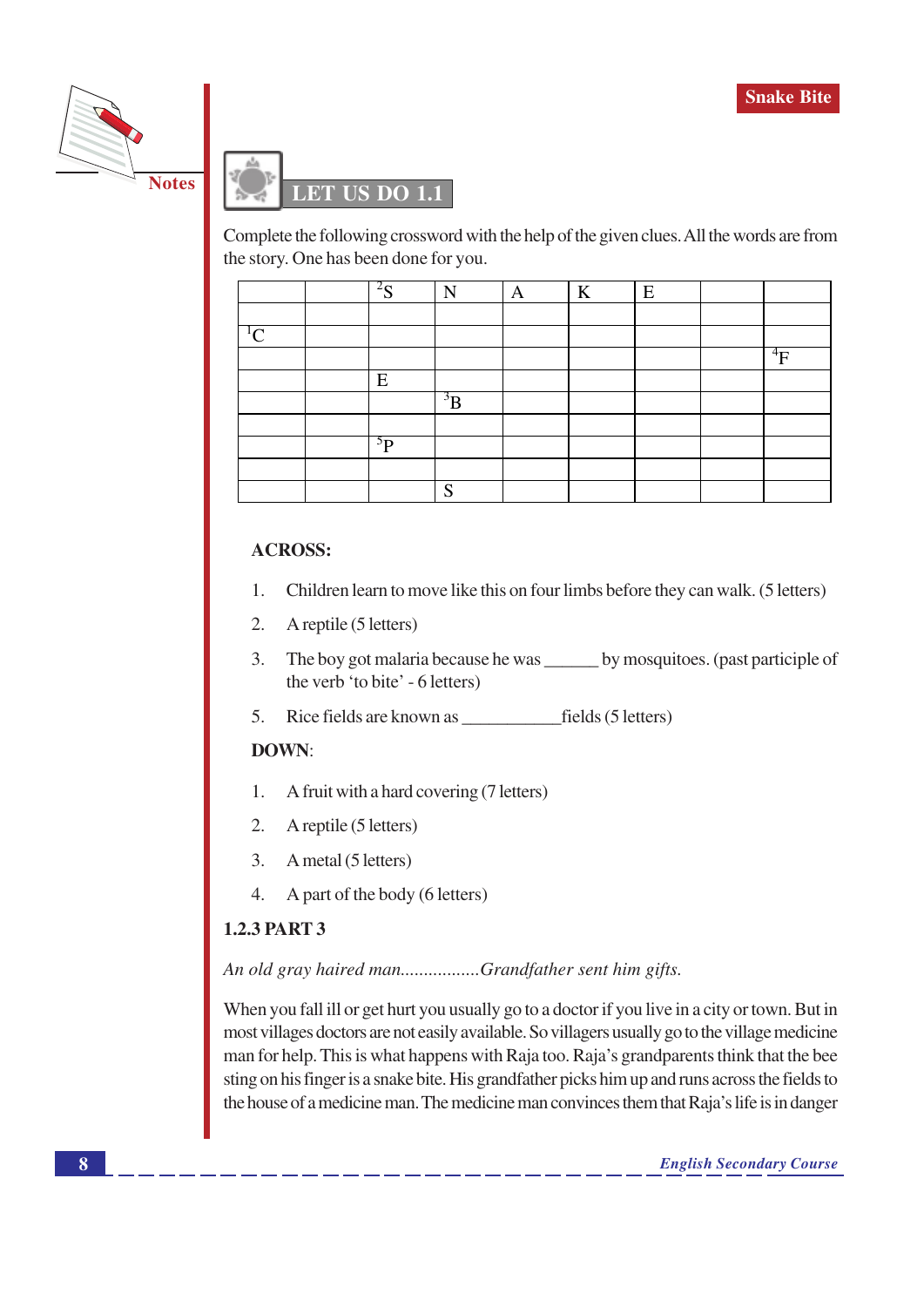because of the poisonous snake bite. Raja's finger stops hurting before the medicine man gives him any treatment, but Raja does not tell anyone this. The medicine man makes Raja's grandparents believe that Raja is safe because of his treatment and *mantras*. Raja's grandfather thanks the medicine man by giving him gifts, but Raja knows that the old man is a liar and has fooled everybody.



### **INTEXT OUESTIONS 1.3**

- I. Answer the following questions:
	- 1. What did Grandfather tell the old man to do?
	- 2. What two things did the old man do?
	- 3. Why was everyone sad and silent?
	- 4. Why did Raja's grandfather send gifts to the old man?
	- 5. Do you think the old man cured Raja? Give reasons for your answer.
	- 6. If you were Raja would you keep quiet like him?
- II. Say whether the following statements are true or false:
	- 1. The old man gave Raja medicine to cure him.
	- 2. Only Raja knew that he had not been bitten by a snake.
	- 3. Raja's grandfather did not give Raja a chance to tell what had happened to him.
	- 4. As time passed the pain in Raja's finger stopped.

## **LET US LEARN NEW WORDS 1.3**

- I. Find words in the story which are opposite in meaning to the following words:
	- $1.$ loose
	- 2. happy
	- $\mathcal{E}$ loudly
	- $\overline{4}$ . noisy
	- 5. young
	- 6. safety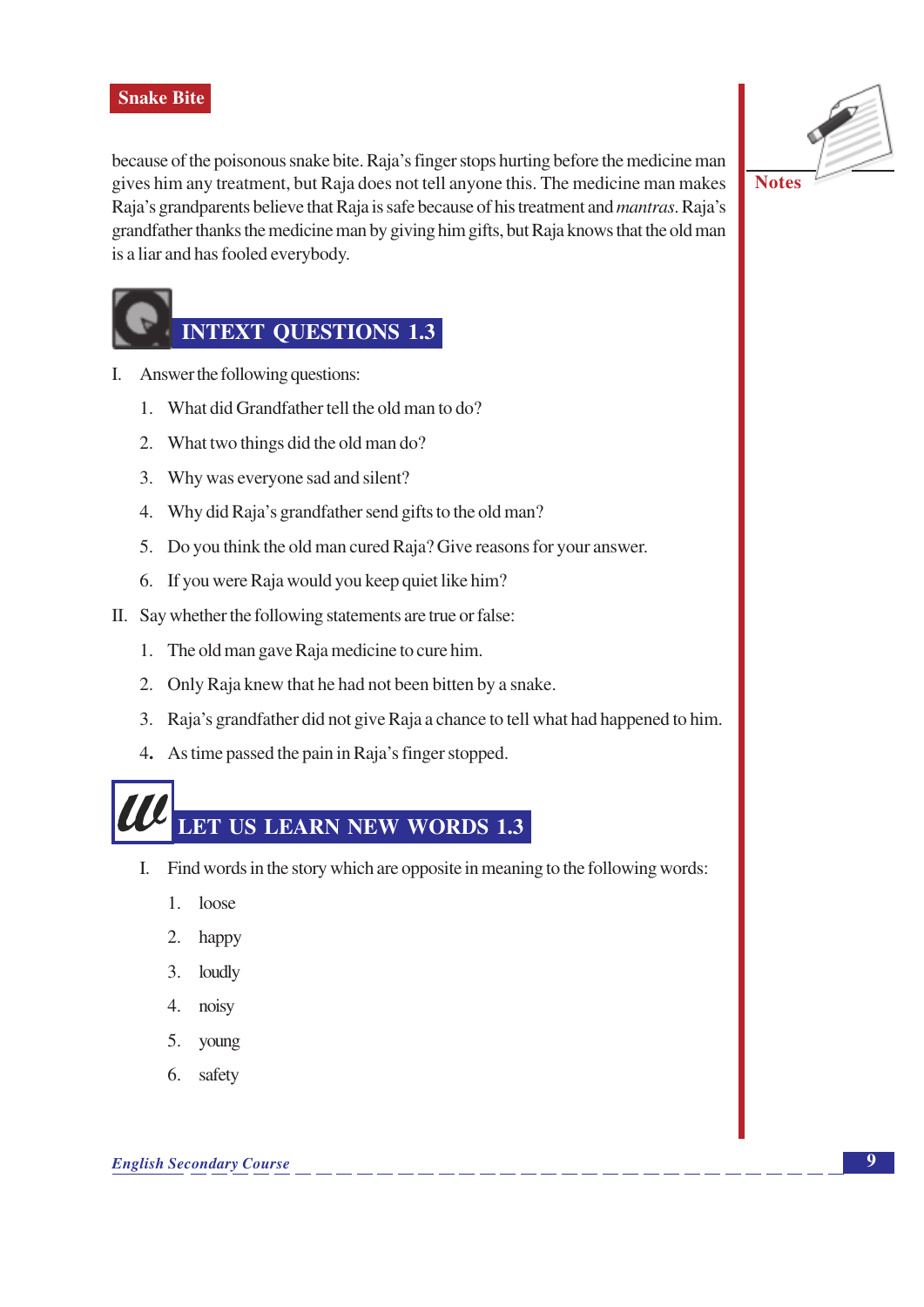



In the box given below there is a list of adjectives which can be used for Raja, his grandparents or the old man. Write them in column A, B or C as the case may be. You may take the help of a dictionary to know the meanings of the given words.

caring, simple, obedient, affectionate, pretender, superstitious, nervous, innocent, gullible, adventurous, concerned, innocent, clever

| A    | B            |         |
|------|--------------|---------|
| Raja | Grandparents | Old man |

Task 1.

Visit 10 houses in your neighbourhood to find out how people react and what they do if there is a crisis like snake bite or dog bite. How many households go to untrained medicine men, nearby hospitals, private doctors or use home remedies? Enter this information into the table given below.

| House no.      | <b>Private</b><br>doctors | <b>Untrained</b><br>medicine men/<br>magic curers | <b>Hospitals</b> | Home<br>remedies |
|----------------|---------------------------|---------------------------------------------------|------------------|------------------|
|                |                           |                                                   |                  |                  |
| $\overline{2}$ |                           |                                                   |                  |                  |
| 3              |                           |                                                   |                  |                  |
|                |                           |                                                   |                  |                  |
| 5              |                           |                                                   |                  |                  |
| 6              |                           |                                                   |                  |                  |
|                |                           |                                                   |                  |                  |
| 8              |                           |                                                   |                  |                  |
| 9              |                           |                                                   |                  |                  |
| 10             |                           |                                                   |                  |                  |

#### Task 2.

Explain the advantage of going to doctor/hospital, to the people who go to untrained medicine men for treatment.



#### **The Verb**

We can classify verbs as regular verbs and irregular verbs.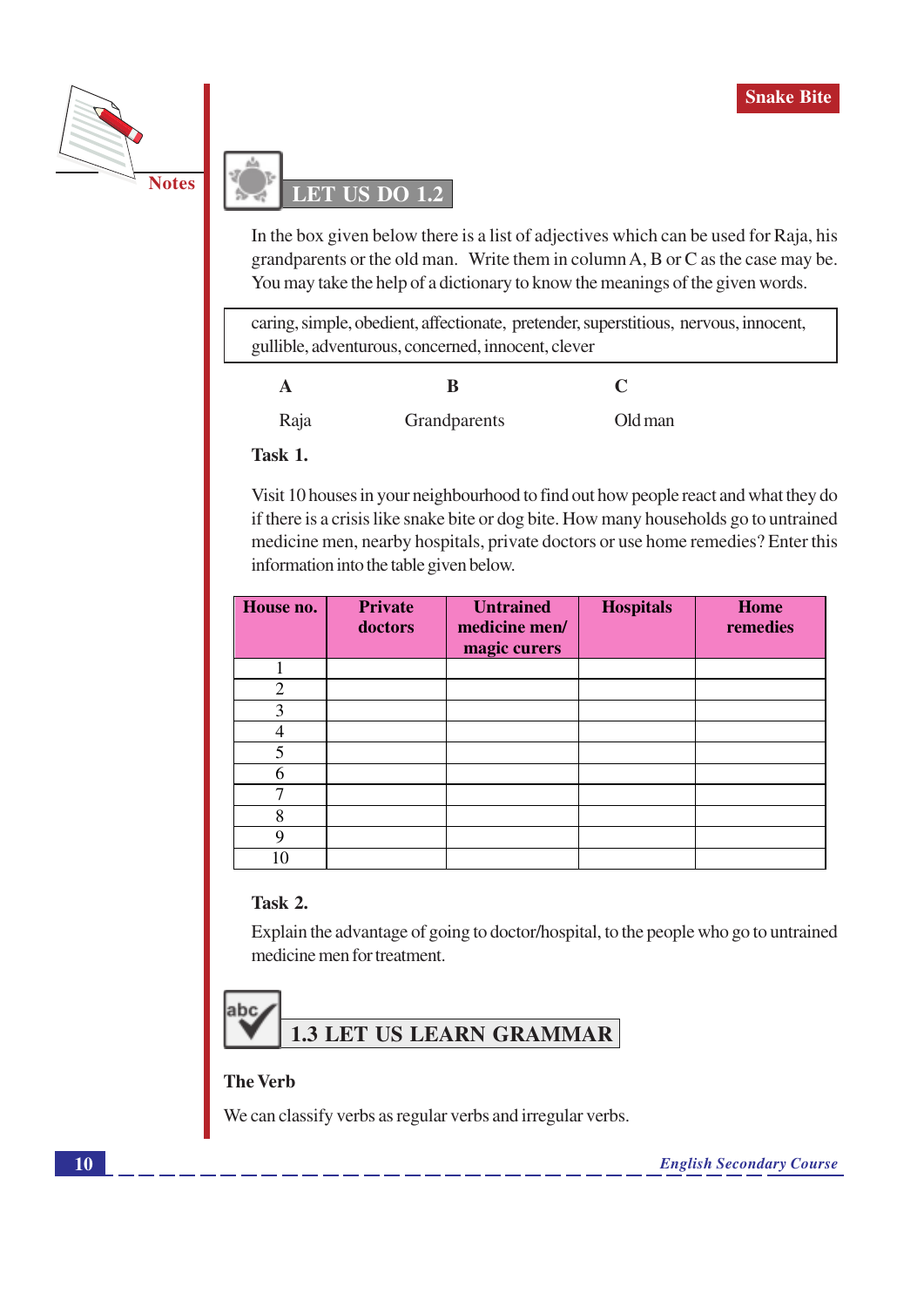#### **Regular verbs**

Read the following sentences appearing in the story:

- 1. Grandmother was shocked to see the snake in the coconut shell.
- 2. She called out to Grandfather.
- 3. They reached a small house.
- 4. Then he shouted for the man who lived there.
	- The underlined verbs are in the simple past tense; they refer to actions that happened  $\bullet$ in the past.
	- To form simple past tense verbs from simple present tense verbs we just add '-d' or '-ed' to the verb.
	- e.g.  $shock + ed = shock$

```
call + ed = calledreach + ed = reached
```
- shout  $+$  ed = shouted
- live  $+ d =$ lived
- $dive + d = dived$
- $like + d = liked$
- These verbs are regular verbs because they have '-d' or '-ed' endings as a regular feature in the past tense.

#### **Irregular Verbs**

Read the following sentences:

- 1. I took the shell and ran to Grandmother.
- 2. He snatched the shell and threw it away.
- 3. Look, Grandma, I caught a snake.
	- The underlined verbs are irregular verbs; they do not end in '-d' or '-ed'.
	- All verbs do not take the 'd' or 'ed' endings to form the past tense. In some verbs there is a change in spellings in the past tense form as you see in the above sentences.
	- Examples:  $\bullet$

| simple present tense | simple past tense |
|----------------------|-------------------|
| take                 | took              |
| throw                | threw             |
| catch                | caught            |

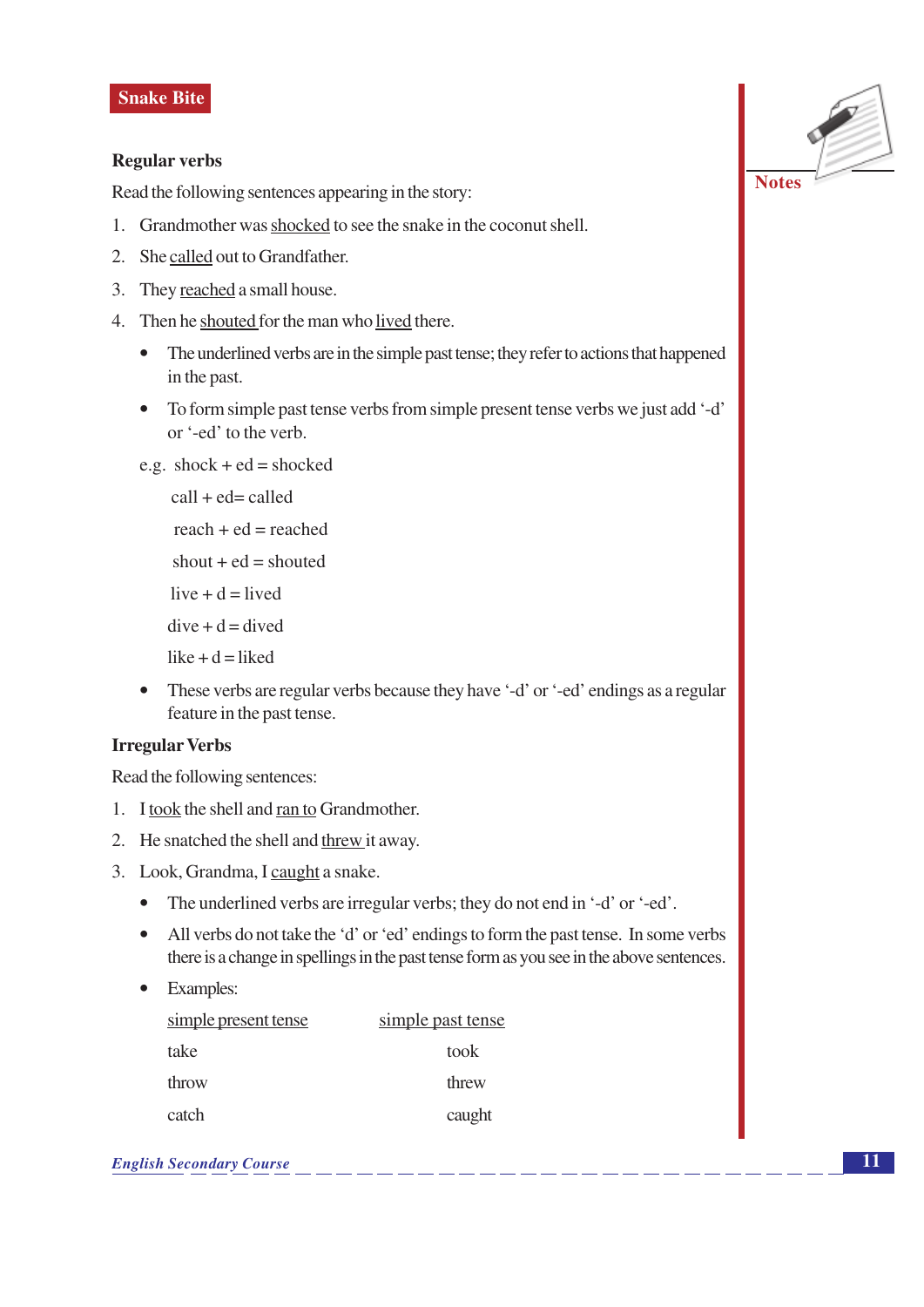

Given below are some more examples of irregular verbs:  $\bullet$ 

| run   | ran     |
|-------|---------|
| hear  | heard   |
| bring | brought |
| buy   | bought  |
| deal  | dealt   |
| bind  | bound   |

- Some verbs remain the same in the past tense as they are in the present tense.
- **Examples:**  $\bullet$

We put (simple present tense) some extra sugar in our tea.

I am sorry I put (simple past tense) salt instead of sugar yesterday.

#### **Exercise 1**

Find five examples each of past tense forms of regular and irregular verbs in the story.

#### **Exercise 2**

Write the simple past tense of the following verbs. Put them in column A (regular) or column B (irregular) as the case may be.

draw, walk, manage, hold, ask, forgive, drive, meet, swim, repair, shake, cook, ring, clean, enjoy, bear, lead, cheat, write, eat,

#### **Exercise 3**

Give two examples of verbs that are the same in the present and past tense.

#### **Adverbs**

Read the following sentences.

- She reads the newspaper.
- She reads the newspaper silently.  $\bullet$

In the first sentence reads is an action word (verb).

In the second sentence silently tells us **how** she reads i.e. it tells us something more about the verb. It is an adverb.

As you know verbs are action words. Adverbs are words that tell us something more about verbs.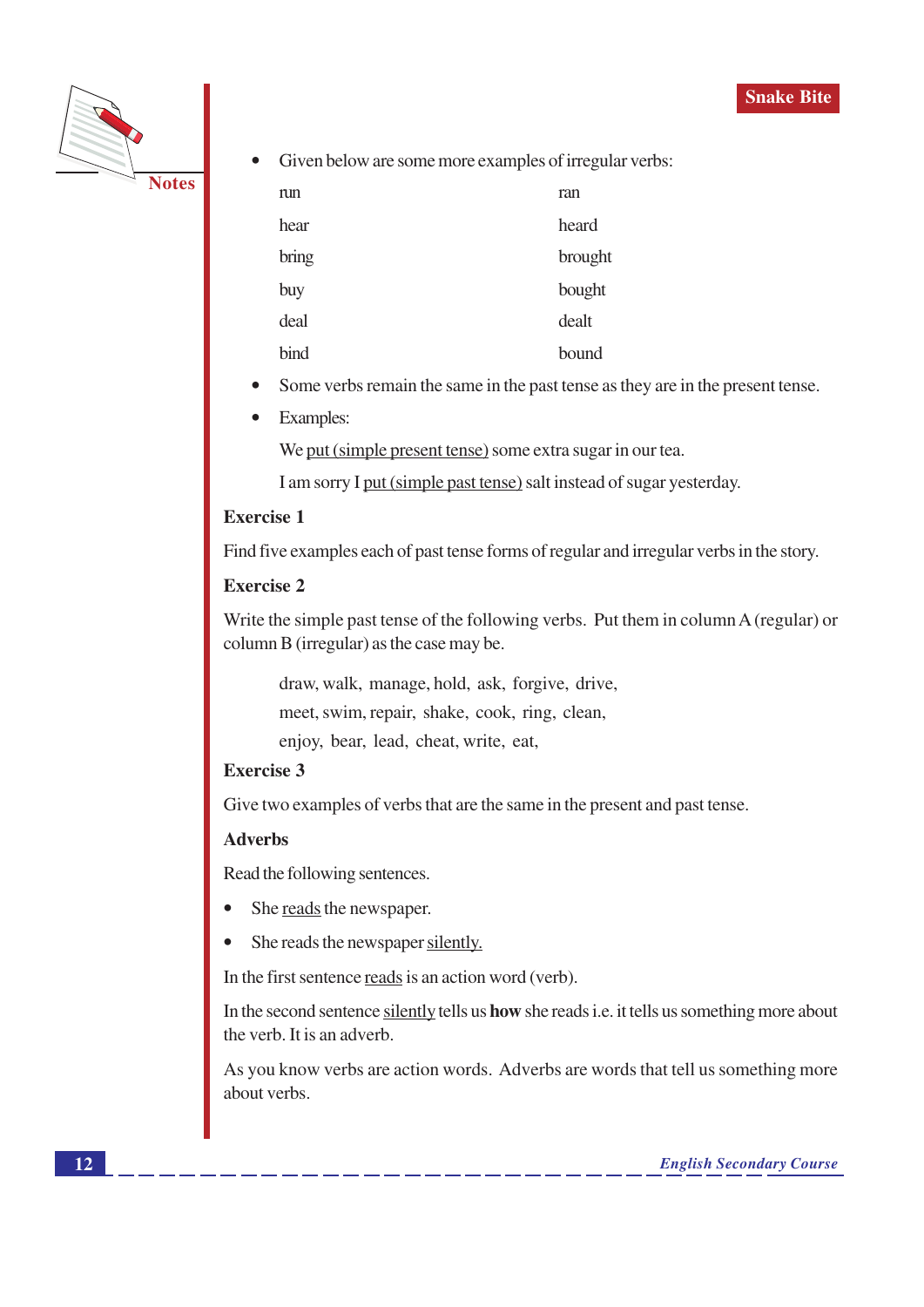Read the following sentences.

- He speaks <u>loudly.</u>
- She walks slowly.
- She dresses up beautifully.
- He walks fast.

The underlined words are adverbs.

Usually adverbs are formed by adding 'ly' to adjectives.

Examples:

- $\bullet$  loud + ly = loudly
- $slow + ly = slowly$  $\bullet$
- $beautiful + ly = beautifully$  $\bullet$

However, some adverbs are exceptions to this rule. We do not add 'ly' to some adjectives to make adverbs. For example we say 'I walk fast'. We do not say 'I walk fastly'.

#### **Exercise 4**

Form adverbs from the adjectives and use them in your own sentences.

neat, nice, soft, clear, elegant, careful, regular, graceful

## **LET US DO 1.3**

- Do you know that there are several branches of Traditional Medicine in India?  $1.$ Some examples are Ayurveda, Homeopathy, and Unani. Speak with a doctor in your locality to understand the difference between Western Medicine (Allopathy) and Traditional Medicine (Ayurveda, Homeopathy, Unani).
- 2. Speak with your mother and write down a list of things found at home that she uses to cure simple ailments. For example she might use ginger for stomach upsets.



#### **Describing people**

Raja came home and wrote a description of the old man. Before writing the description of the man, Raja noted some points given below:



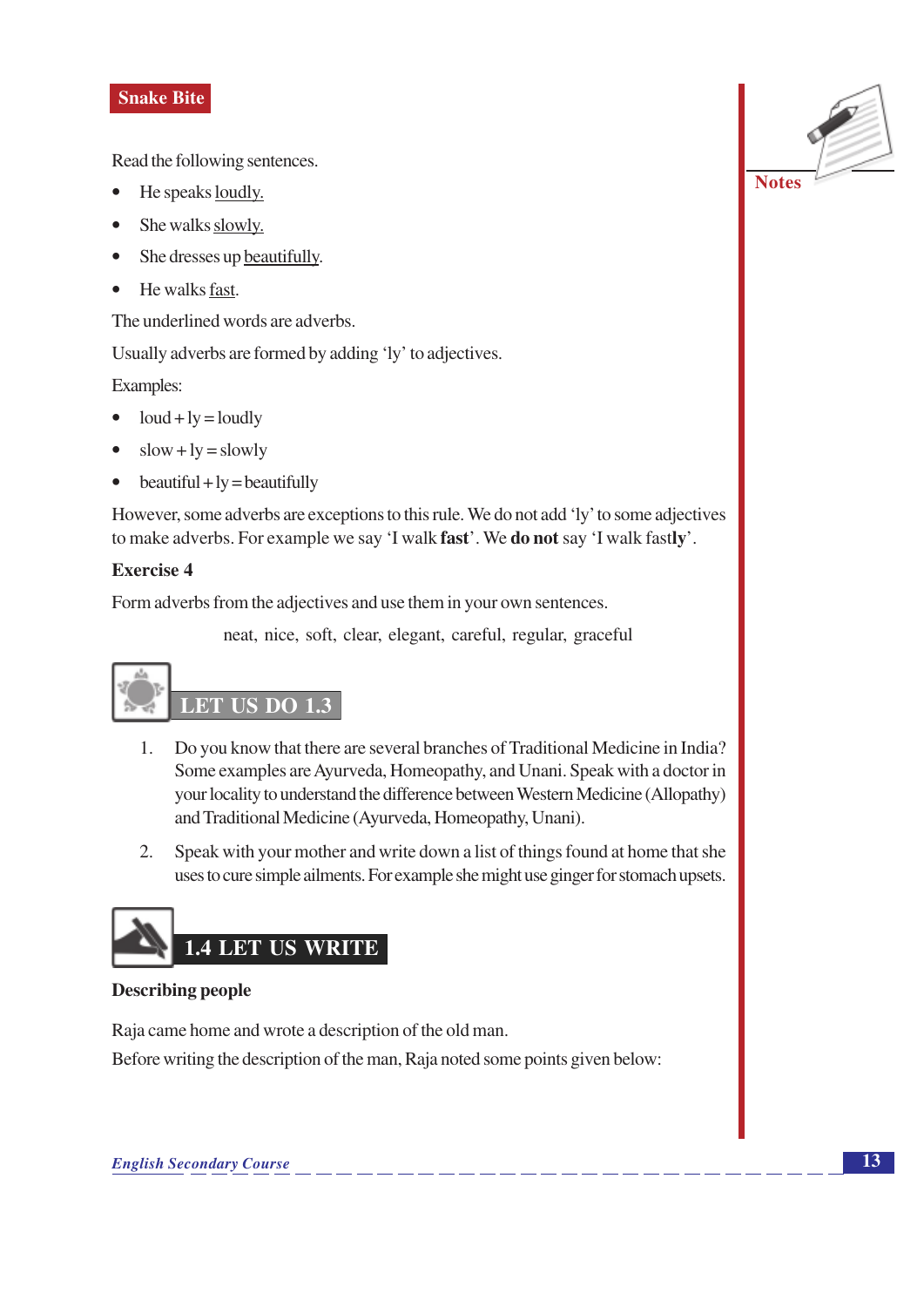



| Age:               | old                                                |
|--------------------|----------------------------------------------------|
| Physical features: | tall, stout, white beard, grey hair, shrewd looks, |
| Dress:             | long white robe and a skull-cap                    |
| Behaviour:         | polite and gentle                                  |
| Special points:    | intelligent                                        |
|                    |                                                    |

This is what Raja wrote:

An old grey haired man came out of the hut. He was short and stout and had a white beard. He wore a long white robe and a skull-cap. He looked quite shrewd and intelligent. He was also very polite and gentle.

#### **Exercise**

In about 6 or 7 simple sentences write a description of a person with the help of the hints given below.

- Name:
- 35 years Age
- Physical features: tall, heavy built, fair complexion, sharp nose
- Nature: simple, friendly, helpful, kind
- Hobbies: singing, reading
- Profession: teaching

## **WHAT YOU HAVE LEARNT**

We learnt that in an emergency it is very important to find out what happened before reacting, if we want to avoid making mistakes. Sometimes we unnecessarily complicate situations because we are influenced by our wrong beliefs, lack of knowledge and fear of even harmless things. The simple problem of Raja's bee sting got complicated due to all of the above reasons. We also learnt that we should beware of untrained medicine men (like the old man in the story) who cheat innocent people by creating fear in their minds.

# **TERMINAL QUESTIONS**

1. What do you think Raja felt when he had to sit in front of the old man to be treated for a snake-bite?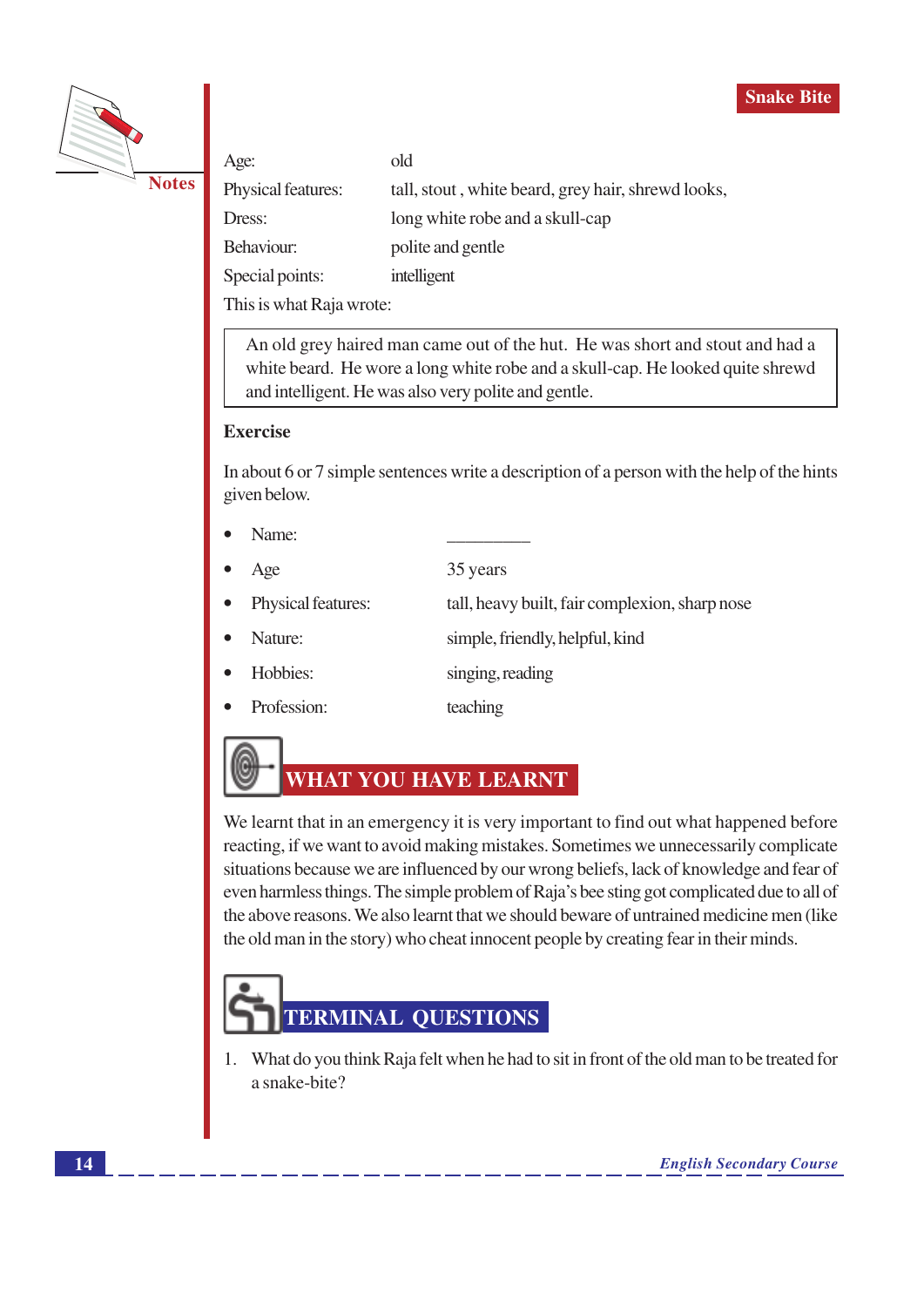- 2. Why do you think Raja's grandfather did not let Raja speak? Do you approve of Raja's silence?
- 3. In your opinion what kind of a person was the old man?
- 4. If you were the old man would you accept the gifts sent by Raja's grandfather? Give reasons for your answer.
- 5. Many people are afraid of snakes. Why do they fear snakes? Do you think they are right? Give reasons for your answer.



#### **1.2.1 PART 1**

#### **INTEXT QUESTIONS 1.1**

- 1. .... because it was scared of human beings.
- 2. Raja put a stone on the mouth of the coconut shell to close it.
- 3. Raja's grandmother was shocked to hear that Raja had brought home a snake. She cried for help.
- 4. Individual responses.
- $\Pi$ , 1,  $\Pi$  $2. T$  $3. T$  $4. F$

#### **LET US LEARN NEW WORDS 1.1**

- $\mathbf{L}$ 1 near  $2$  closed 3. disappeared 4 never
- $II$  1. quietly c. noisily
	- 2. slowly d. quickly
	- 3. went a. came
	- 4. dangerous b. harmless

#### **1.2.2 PART 2**

#### **INTEXT QUESTIONS 1.2**

- I. 1. ... because Raja tried to catch it.
	- 2. ... because he was in pain and wanted his grandmother to help him stop the pain.
	- 3. Grandmother thought that a snake had bitten Raja because he told her that he had been bitten, and because he had brought home a snake in the morning.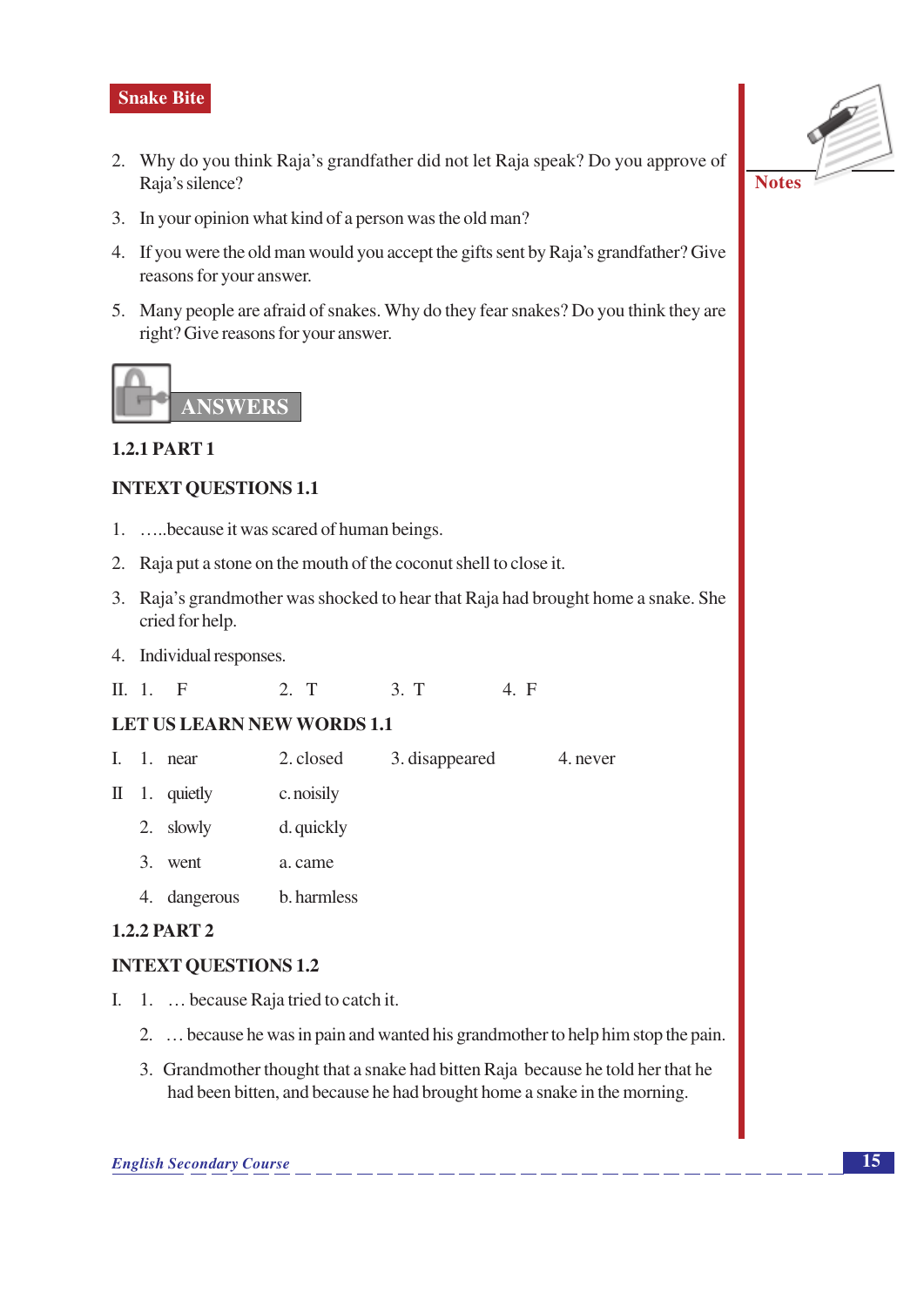

4. Individual responses.

Suggested response: Raja's grandmother should have spoken to him and asked him to tell what had happened.

5. Individual responses

|  |  | II. 1. T |  |  | 3. F | 4. T | 5. F |
|--|--|----------|--|--|------|------|------|
|--|--|----------|--|--|------|------|------|

#### **LET US LEARN NEW WORDS 1.2**

|  | I. $1.$ mark | 2. some distance away | 3. pain |
|--|--------------|-----------------------|---------|
|--|--------------|-----------------------|---------|

- II. 1. finger 2. pain 3. garden
- III.  $1.$  lions roar
	- 2. elephants trumpet
	- 3. donkeys bray
	- 4. monkeys chatter
	- 5. cows  $low$
	- 6. bears growl

#### **LET US DO 1.1**

#### **Crossword**

#### **Across**

- 1. crawl
- 2. snake
- 3. bitten
- 5. paddy

#### **Down**

- 1. coconut
- 2. snake
- 3. brass
- 4. finger
- **1.2.3 PART 3**

#### **INTEXT QUESTIONS 1.3**

1. Grandfather told the old man to cure Raja of snake-bite. I.

|                |             | ${}^{2}S$          | $\overline{N}$ | A           | $\bf K$     | ${\bf E}$ |           |              |
|----------------|-------------|--------------------|----------------|-------------|-------------|-----------|-----------|--------------|
|                |             | $\overline{\bf N}$ |                |             |             |           |           |              |
| ${}^{1}C$      | $\mathbf R$ | $\mathbf{A}$       | W              | L           |             |           |           |              |
| $\mathbf{O}$   |             | $\bf K$            |                |             |             |           |           | $\rm ^4F$    |
| $\mathbf C$    |             | ${\bf E}$          |                |             |             |           |           | $\mathbf I$  |
| $\overline{O}$ |             |                    | $\rm ^3B$      | $\mathbf I$ | $\mathbf T$ | T         | ${\bf E}$ | $\mathbf N$  |
| $\overline{N}$ |             |                    | ${\bf R}$      |             |             |           |           | G            |
| $\mathbf U$    |             | $^5{\rm P}$        | A              | $\mathbf D$ | $\mathbf D$ | Y         |           | ${\bf E}$    |
| $\mathbf T$    |             |                    | ${\mathbf S}$  |             |             |           |           | $\mathbb{R}$ |
|                |             |                    | S              |             |             |           |           |              |

4. fields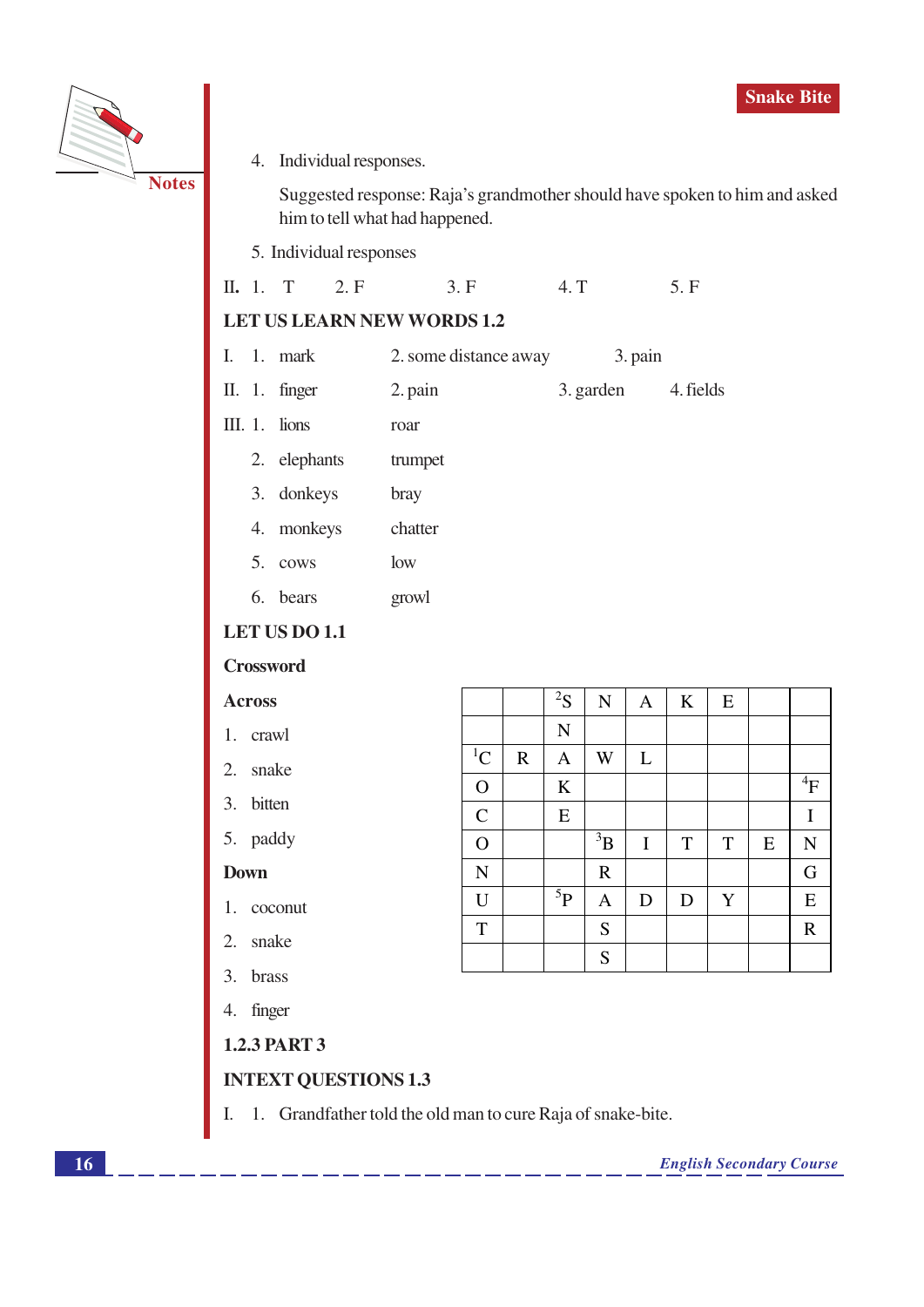2. i. took some water in a vessel

ii. recited mantras

- 3. Everybody was sad and silent because they thought Raja had been bitten by a snake and his life was in danger.
- 4. Grandfather sent gifts to the old man as a reward for curing Raja.
- 5. No, the old man did not cure Raja. The old man knew how to cure snake bite, but Raja did not have a snake bite. He had a bee sting, and his bee sting stopped hurting before the old man washed his finger and gave him water to drink.
- 6. Individual responses
- $II. 1. F$  $2. T$  $3. T$  $4. T$

#### **LET US LEARN NEW WORDS 1.3**

|  | 1. tight | 2. sad | 3. silently | 4. quiet |
|--|----------|--------|-------------|----------|
|--|----------|--------|-------------|----------|

 $5.$  old 6. danger

#### LET US DO 1.2

| А           | В             |           |
|-------------|---------------|-----------|
| Raja        | Grandparents  | old man   |
| obedient    | caring        | pretender |
| Innocent    | simple        | clever    |
| adventurous | affectionate  |           |
|             | superstitious |           |
|             | nervous       |           |
|             | gullible      |           |
|             | concerned     |           |

#### **1.3 LET US LEARN GRAMMAR**

#### **Exercise 1**

Simple past tense verbs appearing in the story

Regular verbs Irregular verbs

| shocked  | hid     |
|----------|---------|
| snatched | went    |
| warned   | thought |
| wanted   | held    |
| happened | gave    |